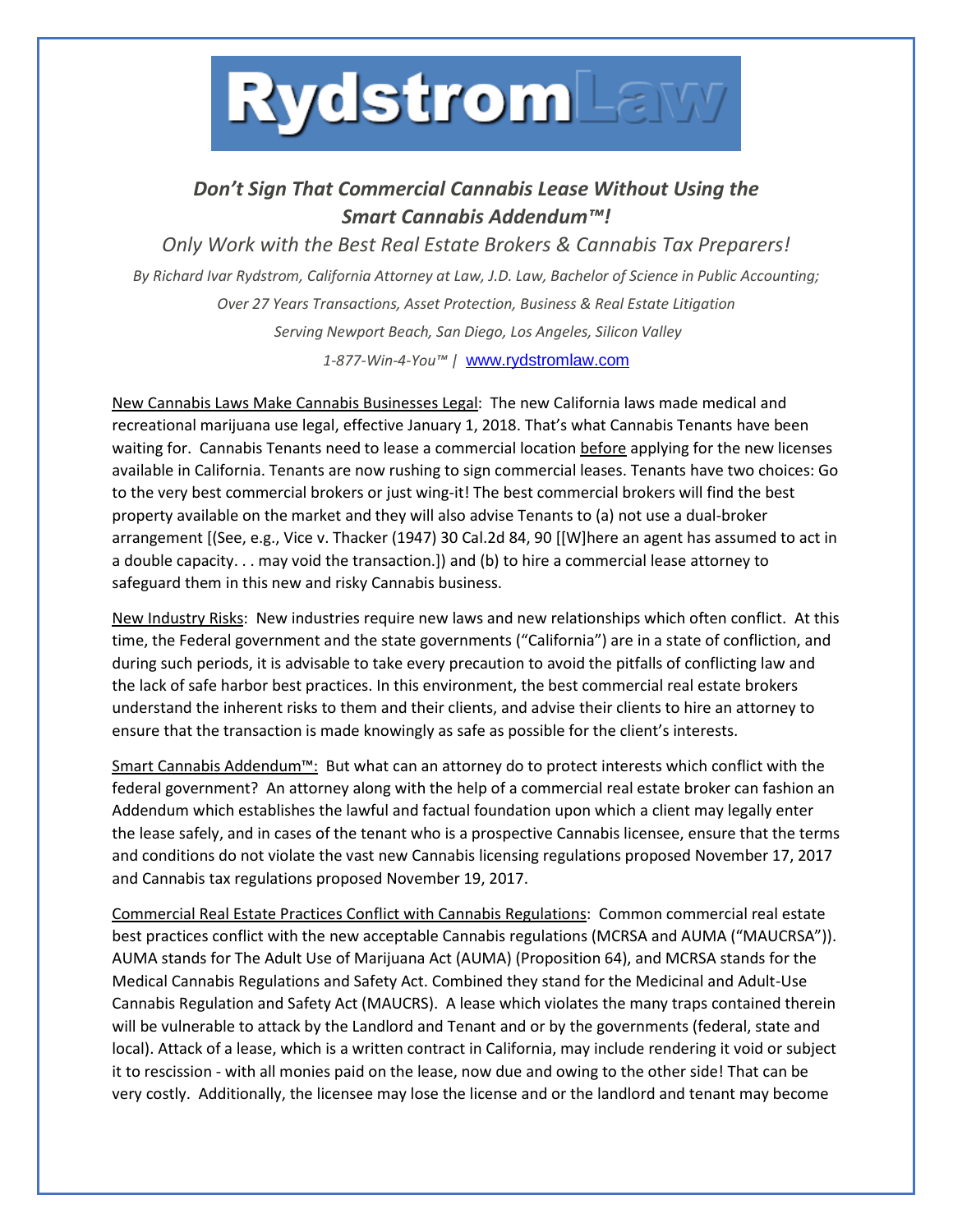de-facto partners by ownership, control or access. This is a very serious matter. But it can be solved by the smart cannabis Addendum.

Conflicts Which Must Be Addressed & Knowingly Waived by Client: The commercial real estate broker must know the conflicting issues and obtain a knowing waiver from client. The broker must also know how to steer around the license and regulation traps of the tenant Cannabis licensee. For example, is the tenant seeking licensure for Cultivation, Manufacturing, Distribution, Testing, Dispensary, or Transportation, and any variations including the Microbusiness license. If these traps are not avoided, the tenant (and or landlord) may be injured or damaged in the process. Some of the topics which must be addressed in the Addendum (as well as the body of the agreement) include but are not limited to:

- 1. What are the new proper entity structures available for Cannabis tenants;
- 2. What percentage ownership/control require licensure and Tenant/Landlord approval;
- 3. How can we deconflict California and Federal law, if at all;
- 4. How can we address Nuisance Breach/Defaults;
- 5. How can we address Illegal Unlawful Breach/Defaults;
- 6. How can we address Unlawful Use Breach/Defaults;
- 7. How can we address compliance with local & California law;
- 8. Should we, and to what extent, have a Tenant share in pass-thrus/CAM Charges;
- 9. Should Landlord share in profits of Tenant;
- 10. How much control may Landlord retain;
- 11. Should there be more than one licensee per parcel;
- 12. How far away must premises be from schools and parks;
- 13. Must premises be in an Industrial location;
- 14. Should Landlord retain or be granted access for repairs and inspections;
- 15. Should Landlord or Tenant agree to Work Lists or Build-outs;
- 16. Should Work Lists or Build-outs be conditioned on compliance with Use;
- 17. Should Tenant and Landlord certify compliance with Local and State Laws (conditional use permits);
- 18. Should Landlord and Tenant agree to select law and facts including protections in bankruptcy;
- 19. Are there *legal* methods to protect wealth and retirement cash flow from the Cannabis industry?

## Cannabis Tax Practices Differ from Common California

Business Standards: Art Huerta says: general California business tax practice requires reporting all income for all activities whether legal or illegal under IRC 61, with ordinary and necessary expenses offsetting such income under IRC 162. However, with a Cannabis tax return, pursuant to IRC 280E, the client is not permitted to deduct as IRC 162 expense items that which are realized from illegal activities including Cannabis, as the federal government unlike California, regard same as illegal as a controlled substance. Patty Huerta says: that some cases

*Art and Patty say:* 280E is the elephant in the room regarding California Cannabis taxation practices. Special care and practices are required for Cannabis tax preparation. Art and Patty run **Mar Vista Services** in Santa Ana, California and offer several services including tax and document preparation, and related government filing services. You can reach them at 714-541-2013 or [Marvistaservices902@yahoo.com](mailto:Marvistaservices902@yahoo.com)

have allowed such expenses but *usually for separated activities* which are not considered illegal, for example caregiving or paraphernalia, but not from the sales of cannabis. Art also notes that deductions are generally allowed for the Cost of Goods Sold (COGS), but impeccable records must be kept.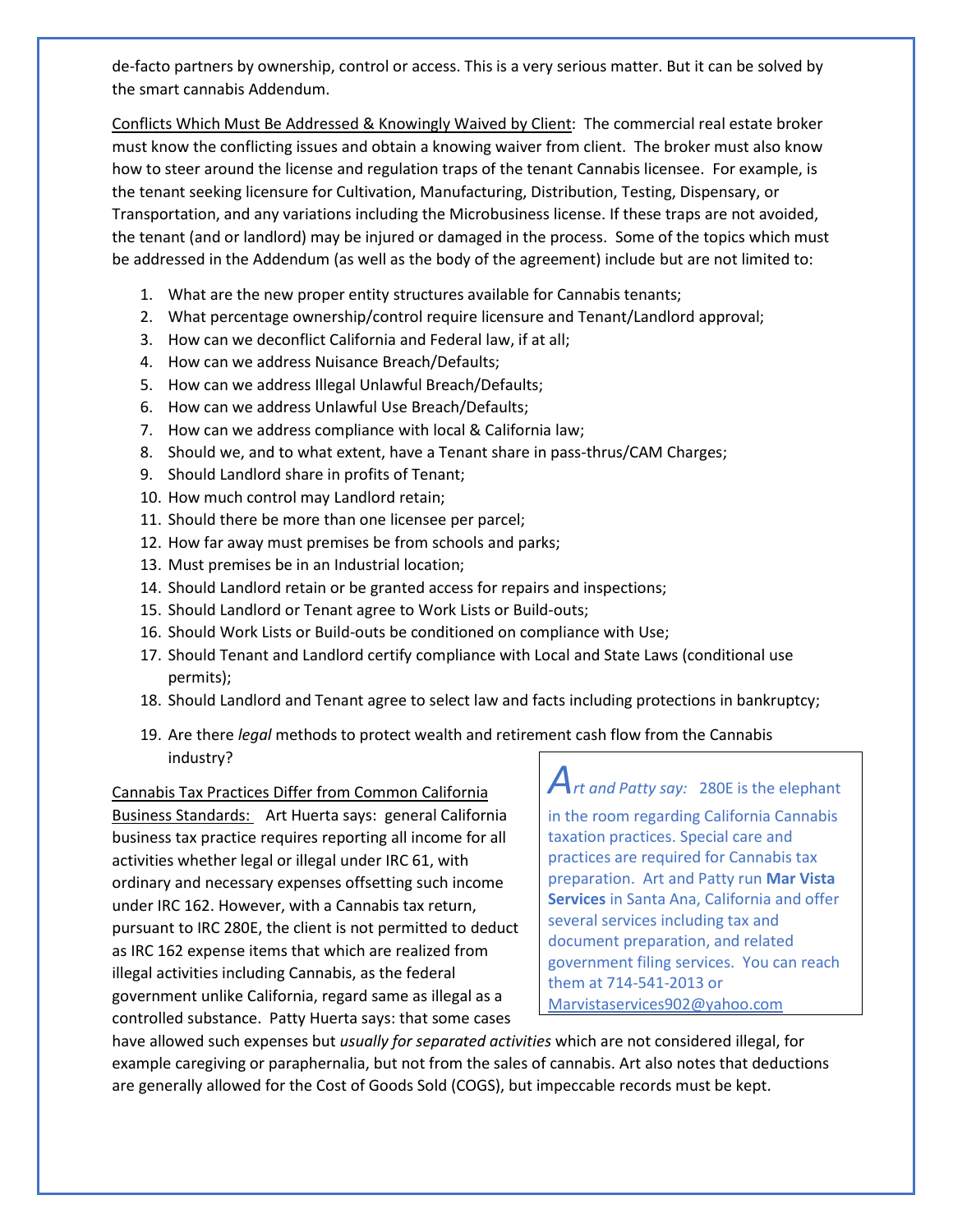Hire an Attorney Experienced in Real Estate, Asset Protection and also Litigation: New industry conflicts require experienced attorneys who have led the way during times of conflicting laws. Commercial real estate and litigation experience is necessary to help solve the conflicts facing the Cannabis Tenant and Landlord in California at this time. Richard Rydstrom, Esq. has a record of leading the way through conflicting times nationally and in California. Richard was Chairman of CMIS Mortgage Coalition (DC) reconciling diverse disparate interests of the banks and the consumer borrowers in developing neutral solutions to the Great Recession of 2007, including the HAMP mortgage modification program and the commercial tax modification regulations with or for the U.S. Treasury and the foreclosure and consumer interest groups. When the 110th Congress wanted a neutral analysis and congressional statement regarding the problems and solutions of the pre Great Recession, they chose Mr. Rydstrom. When the banks and consumer groups wanted a formal explanation and speech regarding the first HAMP Mortgage Modification Program outline from President Obama and the U.S. Treasury, they chose Mr. Rydstrom. Mr. Rydstrom also served as a settlement officer for all California Superior Courts in Los Angeles. Richard is also a member of the Mediator Registry created when Los Angeles lost its funding to settle lawsuits in its VSO Program. Mr. Rydstrom has been quoted or published by: United States Congress, The Los Angeles Times, USA Today Magazine, MortgageOrb, Mortgage Daily News, Orange County Register, Tax.org, National Business Institute, CMISfocus eMagazine, Pepperdine University (Law, Business Journal), AIR Commercial Real Estate Association, Constructor Magazine for the AGC Association, Society of California Accountants, various Landlords and Real Estate Owners associations and others. Richard is a frequent keynote speaker, moderator, panelist, and CLE instructor for National Business Institute for lawyers, judges, banks, and servicers.

Superb Attorney Rating by AVVO: With more than 27 years of legal experience, Richard Rydstrom is rated Superb, 10 out of 10 by Avvo – the world's largest rating directory of lawyers. He has vast experience representing commercial tenants and landlords, plaintiffs, defendants, business owners, and consumers.



Free Initial Consultation: Attorney Richard Rydstrom is accepting select clients for representation in the new California Cannabis industry. Richard is available at 1-877-946-4968 or Email direct: [\(procouncil2017@gmail.com](mailto:procouncil2017@gmail.com) ); Websites: [\(www.RydstromLaw.com](http://www.rydstromlaw.com/) ) [http://calicannabislawyer.com;](http://calicannabislawyer.com/) [www.SmartCannabisPlan.com](http://www.smartcannabisplan.com/) 

Licensed Insured Good Standing Over 27 years; All Rights Reserved © ™ 2017, Richard Rydstrom; SmartCannabisLease™ and CannabisAddendum™ are trademarks of Richard Rydstrom;

Terms & Use Conditions: This site features legal articles by Attorney Richard Rydstrom regarding California Law only. All Rights Reserved 2000-2017 **Nothing from this site should be considered advice or info on how to avoid federal jurisdiction, or how to hide from or hinder any federal law inquiry or action, or engage in any activity considered unlawful or illegal; all topics are strictly concerned with California Law only and its lawful activities.** ATTORNEY LEGAL NOTICE: Warning: YOU MUST HAVE A SIGNED LEGAL RETAINER AGREEMENT WITH THIS LAW OFFICE OR ATTORNEY AUTHOR OF SELECT ARTICLES PUBLISHED IN THIS SITE TO BECOME A CLIENT, OTHERWISE YOU ARE NOT A CLIENT AND WE